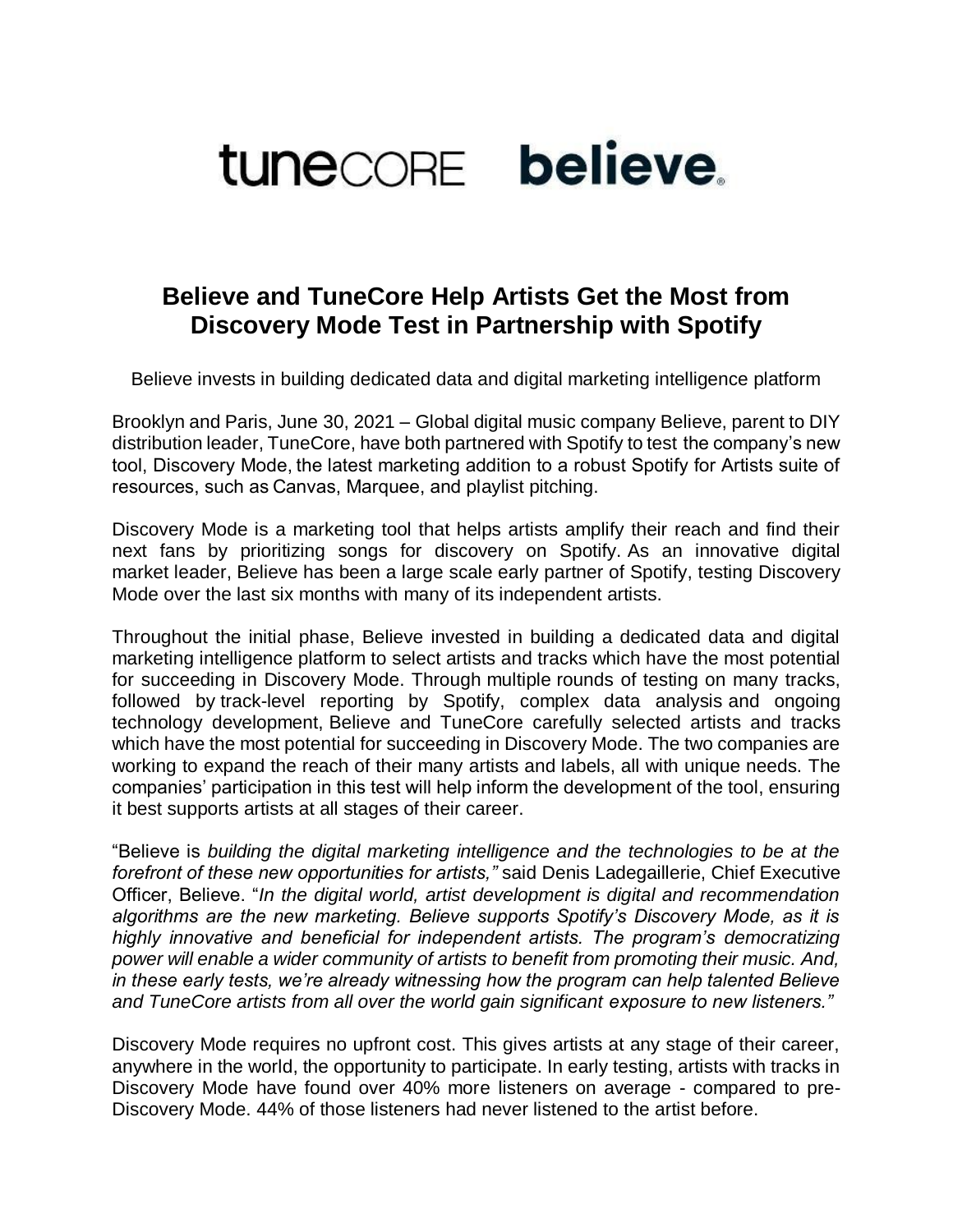*"At Spotify, we're building tools and resources that are accessible to, and can benefit, artists at any stage of their career, from anywhere in the world,"* said Charlie Hellman, Vice President, Head of Marketplace, Spotify. "*Believe and TuneCore are home to such a diverse array of artists and have been invaluable partners as we've developed Discovery Mode as a tool that can serve not only established artists but also developing artists. The early results are really exciting: our data shows that Discovery Mode provides an average of 1.5 times the streaming uplift for artists with less than one million monthly listeners, than for those with more than one million."*

Believe and TuneCore are pleased to share a case study of how Discovery Mode supported the strategy of Natalie Perez, one of Believe's artists, with more than 600,000 monthly listeners on Spotify. The case study is available on the Spotify for Artists [website.](https://artists.spotify.com/blog/discovery-mode-natalie-perez)

*Natalie Perez commented, "First of all, I'm really grateful for the possibility to reach new friends and fans via not only the team and the people who work behind Spotify, but the tools. Having the possibility of having a tool like [Discovery Mode] to achieve these results, that's really amazing."*

Commented Andreea Gleeson, Co-head and Chief Revenue Officer of TuneCore, *"At TuneCore, we believe there's never been a better time for independent artists worldwide. We're seeing a paradigm shift where an artist's success is no longer tied to radio or traditional mainstream media. Discovery Mode maximizes the reach of the music, based on the merit of the music - not because a gatekeeper said so. If the music's good, Discovery Mode will help artists find new fans."*

*"It's amazing how Spotify's algorithm finds new fans for my style of music,"* said TuneCore Christian rock artist Manafest, who currently has over 700,000 monthly listeners on Spotify. *"Spotify's Discovery Mode allowed me to reach new fans. Going into this test, I knew that this might work for some songs but not for others. Overall, the program helped me reach more fans and more streams – what artist wouldn't want that?"*

## **About TuneCore**

TuneCore is the global platform for independent musicians to build audiences and careers – with technology and services across distribution, publishing administration and a range of promotional services. TuneCore Music Distribution services help artists, labels and managers sell their music through Spotify, Apple Music, Amazon Music, Deezer, TikTok, Tencent and more than 150 download and streaming stores worldwide, while retaining 100 percent of their sales revenue and rights for a low annual flat fee. TuneCore Music Publishing Administration assists songwriters by administering their compositions through licensing, registration, worldwide royalty collections, and placement opportunities in film, TV, commercials, video games and more. The TuneCore Artist Services portal offers a suite of tools and services that enable artists to promote their craft, connect with fans, and get their music heard. TuneCore, part of Believe, is headquartered in Brooklyn, NY, with offices in Los Angeles, Nashville, Atlanta, and Austin, and operates globally through local teams based in the UK, Germany, France, Belgium, Italy, Russia, Brazil, Mexico, Nigeria, South Africa, India, Japan and Singapore across 4 continents. [www.tunecore.com](http://www.tunecore.com/)

## **About Believe**

Believe is one of the world's leading digital music companies. Believe's mission is to develop independent artists and labels in the digital world by providing them the solutions they need to grow their audience at each stage of their career and development. Believe's passionate team of digital music experts around the world leverages the Group's global